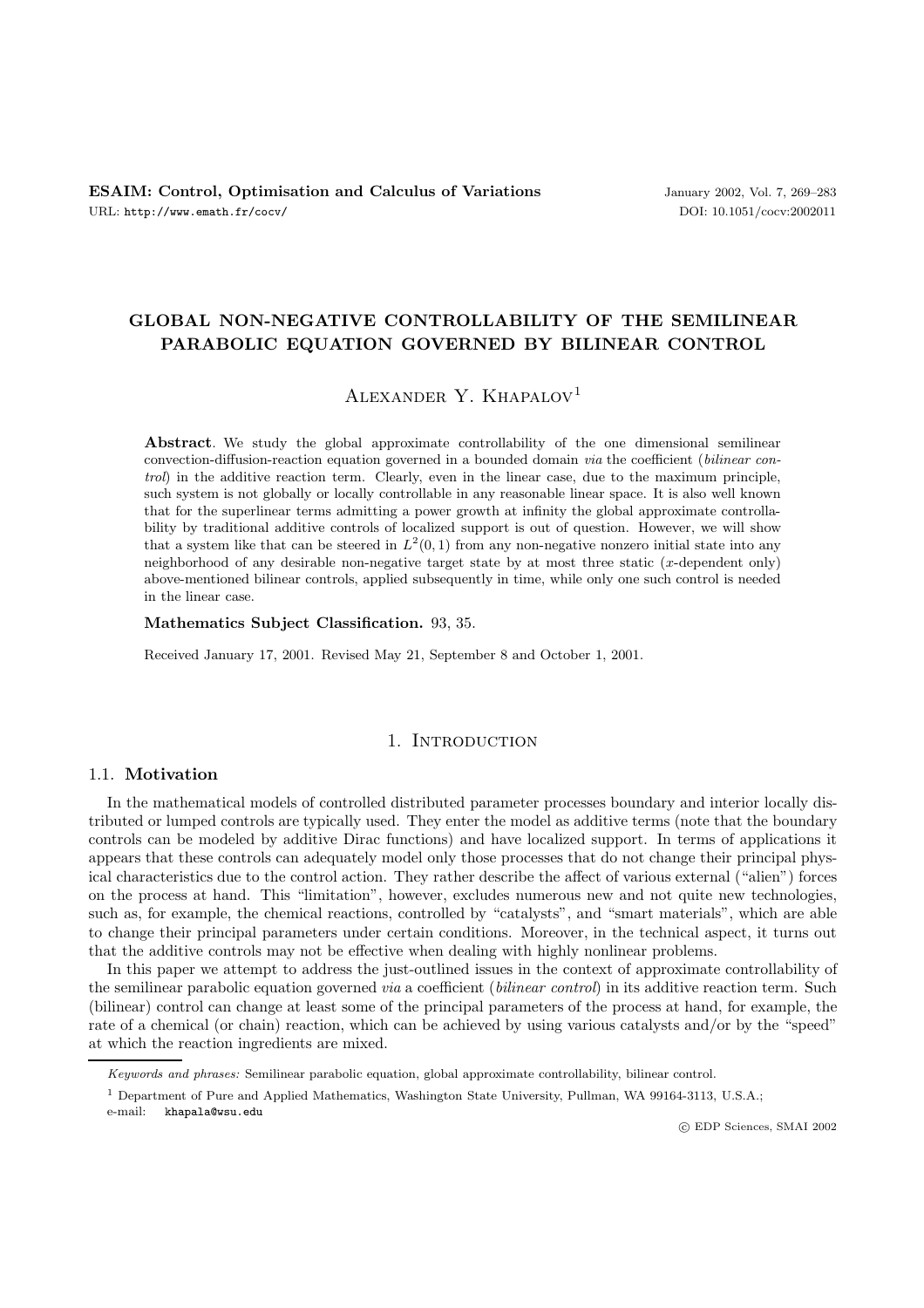270 A.Y. KHAPALOV

### 1.2. **Problem formulation**

Let us consider the following Dirichlet boundary problem, governed in a bounded domain  $(0, 1)$  by the *bilinear* control  $\alpha \in L^{\infty}(Q_T)$ :

$$
u_t = u_{xx} + \alpha u - f(x, t, u, u_x) \quad \text{in} \quad Q_T = (0, 1) \times (0, T), \tag{1.1}
$$

$$
u(0,t) = u(1,t) = 0
$$
,  $t \in (0,T)$ ,  $u|_{t=0} = u_0 \in L^2(0,1)$ .

Given  $T > 0$ , we further assume that  $f(x, t, u, p)$  is Lebesgue's measurable in  $x, t, u, p$ , and continuous in  $u, p$  for almost all  $(x, t) \in Q_T$ , and is such that

$$
| f(x, t, u, p) | \leq \beta | u |^{r_1} + \beta | p |^{r_2} \quad \text{a.e. in } Q_T \text{ for } u, p \in R,
$$
 (1.2a)

$$
\int_{\Omega} f(x, t, \phi, \phi_x) \phi \,dx \ge 0 \quad \forall \phi \in H_0^1(0, 1), \tag{1.2b}
$$

where  $\beta > 0$ , and

$$
r_1 \in (1,5), \quad r_2 \in (1,5/3). \tag{1.2c}
$$

A simple example of a function f satisfying conditions  $(1.2a-1.2c)$  is  $f(u) = u^3$ . Note that  $(1.2a)$  and  $(1.2c)$ mean that  $|f|$  is bounded above by a strictly superlinear function in u and p near the origin as well (see also Rem. 4.1 below in this respect).

Here and below we use the standard notations for Sobolev spaces such as  $H_0^{1,0}(Q_T) = L^2(0,T; H_0^1(0,1)) =$  $\{\phi \mid \phi, \phi_x \in L^2(Q_T), \ \phi(0, t) = \phi(1, t) = 0\}$  and  $H_0^1(\Omega) = \{\phi \mid \phi, \phi_x \in L^2(0, 1), \ \phi(0) = \phi(1) = 0\}.$ 

We refer, e.g., to  $[20]$  (p. 466), where it was shown that system  $(1.1, 1.2a-1.2c)$  admits at least one generalized solution in  $C([0,T]; L^2(0,1)) \cap H_0^{1,0}(Q_T) \cap L^6(Q_T)$ , but its uniqueness is not guaranteed.

In the context of the heat (mass)-transfer  $\alpha$  is proportional to the heat-transfer (or mass-transfer) coefficient, which depends on the environment, the substance at hand, and its surface area. If the heat (mass)-transfer involves fluids (air),  $\alpha$  also depends on the speed of the fluid. (The latter can be controlled in some applications by the artificially induced magnetic field.) Alternatively, the surface area can be changed when the substance at hand is a polymer (e.g., a planar array of gel fibers can be controlled to maximize the surface area exposed to the surrounding fluid). Also, we refer to the so-called "extended" surface applications (fins, pins, studs, etc.) when one wishes to increase/decrease the exchange between source and an ambient fluid.

In this paper we are concerned with the issue of approximate controllability of system  $(1.1, 1.2a-1.2c)$ . Note that, even in the case when  $f = 0$ , that is, when (1.1) becomes the linear boundary problem

$$
y_t = y_{xx} + \alpha y \quad \text{in} \quad Q_T = (0, 1) \times (0, T), \tag{1.3}
$$

$$
y(0,t) = y(1,t) = 0
$$
,  $t \in (0,T)$ ,  $y|_{t=0} = y_0 \in L^2(0,1)$ ,

its solution depends highly nonlinearly on  $\alpha$ , which makes the associated controllability problem nonlinear as well.

Let us recall that, in its general form, it is said that the system at hand is globally approximately controllable in the given (linear phase-) space H at time  $T > 0$  if it can be steered from any initial state in H into any neighborhood of any desirable target state in  $H$  at time  $T$ , by selecting a suitable available (traditionally, linear additive) control.

However, it is not unnatural to expect that the use of bilinear controls and/or the presence of superlinear nonlinearity can give rise to certain conceptual modifications of this property. We refer in this respect to the early pioneering work [5] by Ball *et al.* on controllability of the abstract infinite dimensional bilinear system. In [5], the global approximate controllability of the rod equation  $u_{tt} + u_{xxxx} + k(t)u_{xx} = 0$  with hinged ends and of the wave equation  $u_{tt} - u_{xx} + k(t)u = 0$  with Dirichlet boundary conditions, where k is control (the axial load), was shown making use of the nonharmonic Fourier series approach under the additional (nontraditional)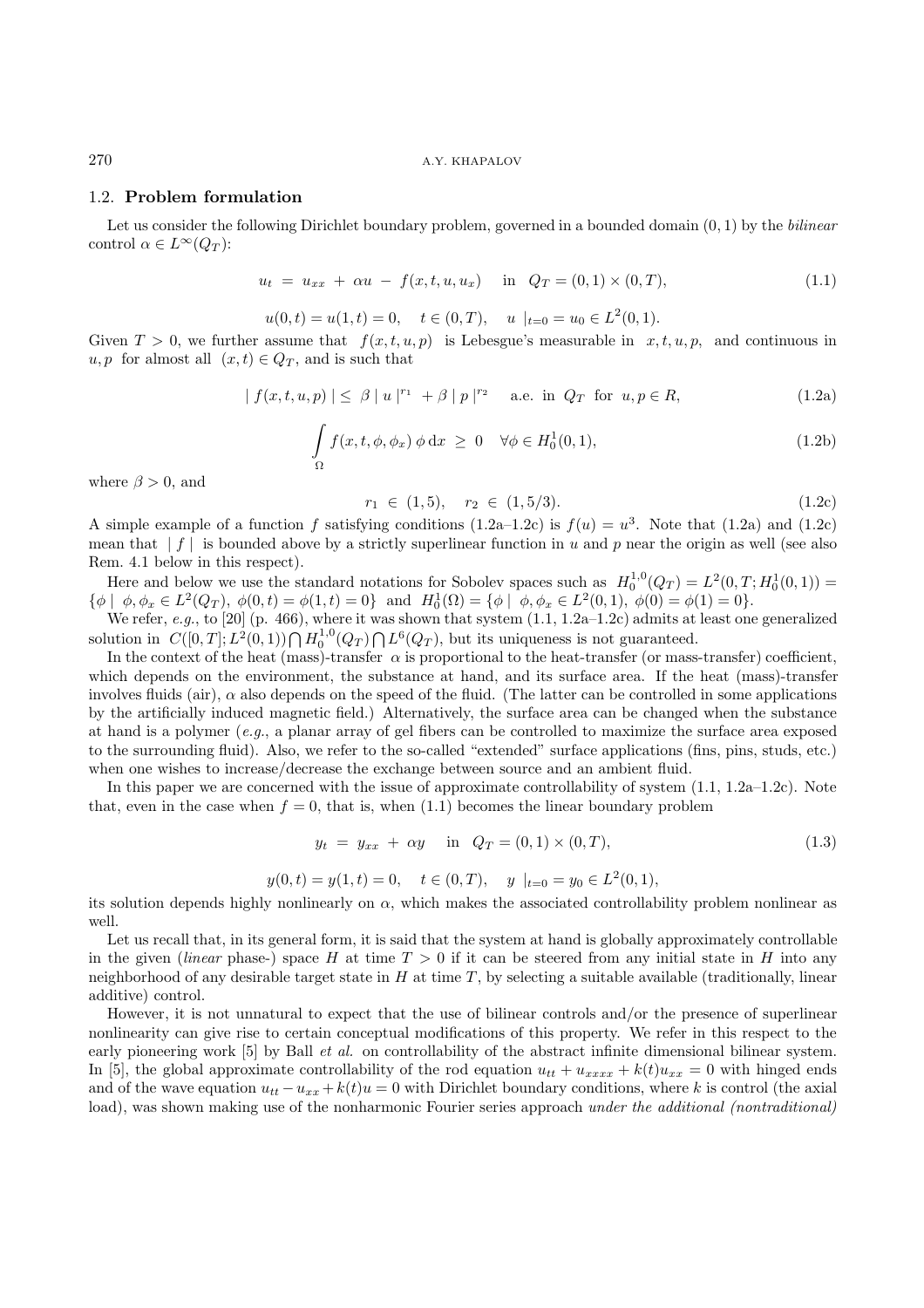assumption that all the modes in the initial data are active. (We also refer to [19] further exploring the ideas of [5] in the context of simultaneous control of the rod equation and Schrödinger equation.)

Let us discuss now some of the inherent difficulties arising in the context of bilinear controllability of parabolic pde's like (1.1, 1.3) and suggest a new definition of approximate controllability, which seems to be quite natural and consistent with potential applications.

First of all, whenever the zero state is a fixed point for the system at hand, it is immediately clear that such a system is not globally controllable from  $y_0 = 0$  and its exact null controllability is out of question as well. Furthermore, even if  $y_0 \neq 0$  and  $f = 0$  the resulting seemingly "simpler" linear system (1.3) still cannot be approximately controllable by bilinear control  $\alpha$  in any "reasonable" linear space. Indeed, e.g., if  $y_0(x)$  is nonnegative, then, the maximum principle implies that  $y(x, t)$  must remain non-negative for all  $t > 0$ , regardless of the choice of  $\alpha \in L^{\infty}(Q_T)$ . In other words, one is unable to reach any of the "negative" (or, alternatively, positive) target states from a non-negative (or, alternatively, non-positive) initial state.

Accordingly, it seems of interest to study the approximate controllability of (1.1, 1.3) while dealing exclusively with non-negative initial and target states. In terms of applications, such modification is very natural. For example, if (1.3) describes a diffusion process with  $y(x, t)$  being the concentration of a substance at point x at time  $t$ , then, of course, it cannot accept the negative values. Alternatively, if  $(1.3)$  describes a heat-transfer process, with  $y(x, t)$  being the temperature at point x at time t, then it is also natural to assume that the temperature cannot fall below certain level (one may also recall the concept of absolute zero).

Secondly, the fact that the bilinear control  $\alpha$  in (1.1, 1.3) is a coefficient opens certain possibilities to steer the system at hand to the desirable target state by creating suitable "drift" motions towards it. Namely, by making this target state a new equilibrium. This can be achieved by static (time-independent) bilinear controls, *i.e.*, of a much simpler structure to implement, compared to, e.g., the traditional x- and t-dependent locally distributed  $L^2(Q_T)$ -controls. On the other hand, such static controls will not allow us to comply with the "traditional approximate controllability" requirement that the control time should be the same for any pair of the initial and target states.

Thirdly, the above-cited classical definition of approximate controllability becomes ill-posed (and rather "questionable" in terms of applications) when the system at hand admits multiple solutions.

We summarize the above discussion by introducing the following definition:

**Definition 1.1.** We will say that system  $(1.1, 1.2a-1.2c)$ , generally admitting multiple solutions, is "non-negatively" globally approximately controllable in  $L^2(\Omega)$  if for every  $\varepsilon > 0$  and non-negative  $u_0, u_d \in$  $L^2(\Omega), u_0 \neq 0$  there is a  $T = T(\varepsilon, u_0, u_d)$  and bilinear control  $\alpha \in L^\infty(Q_T)$  such that for all (*i.e.*, possibly multiple) solutions of  $(1.1, 1.2a-1.2c)$ , corresponding to it,

$$
\|u(\cdot,T) - u_d\|_{L^2(\Omega)} \le \varepsilon. \tag{1.4}
$$

#### 1.3. **Main results**

Our first result deals with the linear boundary problem (1.3).

**Theorem 1.1.** System  $(1.3)$  is "non-negatively" approximately controllable in  $L^2(0,1)$  in the sense of Definition 1.1 by means of static controls  $\alpha = \alpha(x), \alpha \in L^{\infty}(0,1)$  only. Moreover, the corresponding solution to  $(1.3)$  remains non-negative at all times. (No multiple solutions in this case.)

**Theorem 1.2.** System (1.1, 1.2a–1.2c) is "non-negatively" approximately controllable in  $L^2(\Omega)$  in the sense of Definition 1.1. The corresponding steering can be achieved by subsequent applying of three suitable static bilinear controls.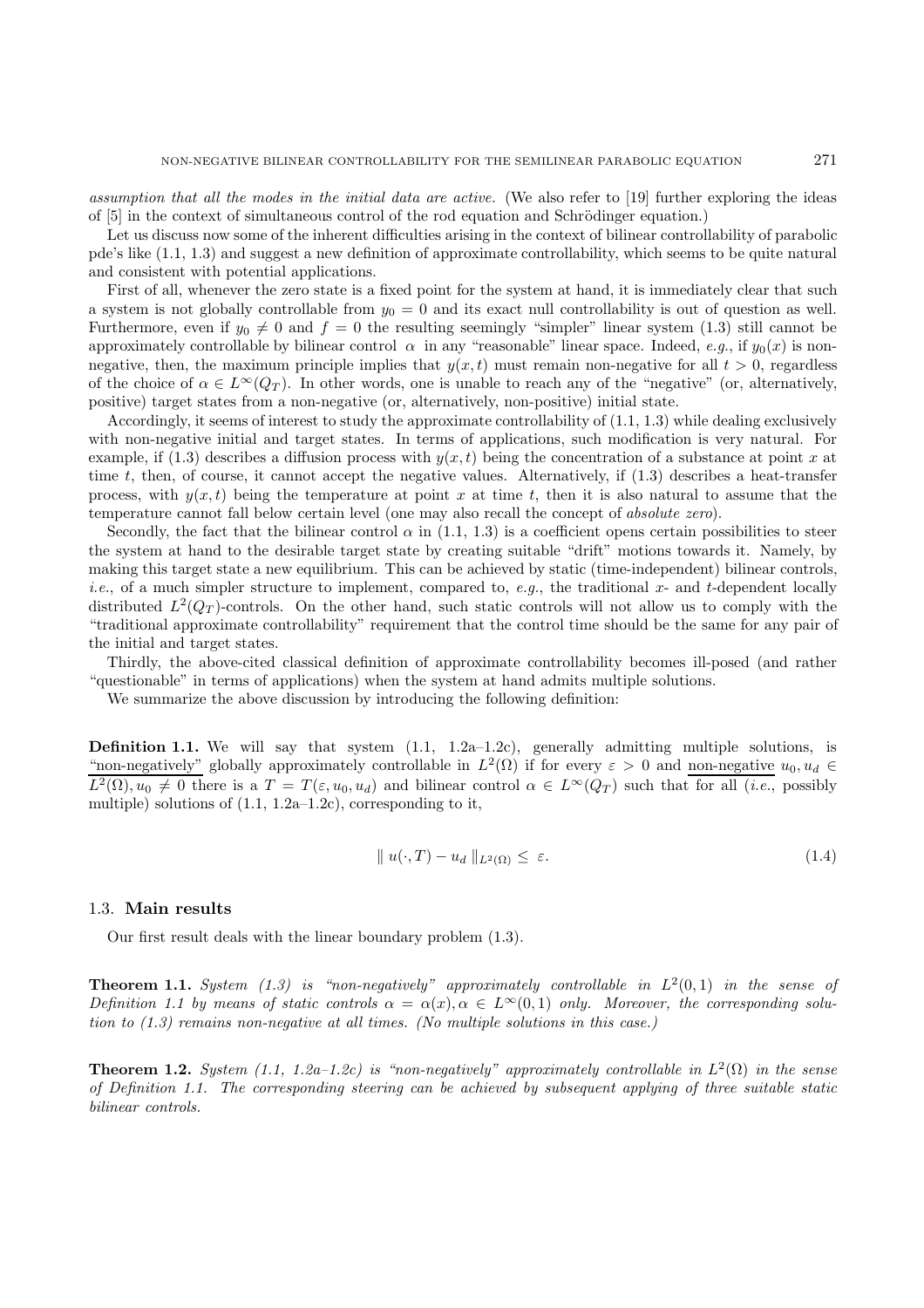**Corollary 1.3.** The condition that the initial states  $y_0$  and  $u_0$  in Theorems 1.1 and 1.2 are nonzero and nonnegative can be replaced with the following more general assumptions:

$$
\int_{0}^{1} y_0 y_d \, \mathrm{d}x > 0, \quad \int_{0}^{1} u_0 u_d \, \mathrm{d}x > 0. \tag{1.5}
$$

(However,  $y(x, t)$  may now accept both negative and positive values during the steering process.)

Corollary 1.3 extends the results of Theorems 1.1 and 1.2 to a wider set of initial states (*i.e.*, not necessarily non-negative), but, formally, it excludes the zero target states  $y_d = u_d = 0$ . However, we show below in the first step of the proof of Theorem 1.2 that the zero target state can approximately be reached arbitrarily fast from any initial state in  $L^2(0,1)$ .

The remainder of the paper is organized as follows. Theorem 1.1 is proven in Section 2. Section 3 deals with some preliminary estimates, further used in Section 4 to prove Theorem 1.2. In Section 4 we discuss our main results, some open questions, and related additional references.

**Remark 1.1.** It is noteworthy that the global approximate controllability of the semilinear heat equation with superlinear power-like terms as in  $(1.1, 1.2a-1.2c)$  is not possible by means of additive locally distributed controls [11, 12]. More precisely, solutions to such an equation remain uniformly bounded outside the control support, regardless of the magnitude of control applied. (Hence, the non-negative global controllability in the sense of Def. 1.1 is out of question as well.) On the positive global controllability results for semilinear parabolic equations with superlinear terms and *additive* controls of localized support we refer to  $[1, 6, 8, 9, 13-15]$  (see also the discussion on [16] in the beginning of Sect. 4).

#### 2. Proof of Theorem 1.1

Our central idea here is to try to select  $\alpha = \alpha(x)$  in such a way that the target state  $y_d$  (or its "close" approximation) becomes co-linear to the first (non-negative) eigenfunction for the diffusion-reaction term  $y_{xx}$  +  $\alpha(x)y$  in (1.3), which is then approached by the corresponding trajectory of (1.3) as t increases.

### 2.1. **Preliminaries**

Denote by  $\lambda_k$  and  $\omega_k(x)$ ,  $k = 1,...$  respectively the eigenvalues and orthonormalized in  $L^2(0,1)$  eigenfunctions of the spectral problem  $\omega_{xx} + \alpha(x)\omega = \lambda\omega$ ,  $\omega \in H_0^1(0,1)$  (which, in fact, is a linear ode). It is known that

$$
\| \alpha \|_{L^{\infty}(0,1)} \geq \lambda_1 > \lambda_2 > \dots,
$$
\n
$$
(2.1)
$$

and  $\lambda_k \to -\infty$  as k increases. The unique solution to (1.3) in  $C([0,T];L^2(0,1)) \cap H_0^{1,0}(Q_T)$  admits the following representation:

$$
y(x,t) = \sum_{k=1}^{\infty} e^{\lambda_k t} \left( \int_0^1 y_0(r) \omega_k(r) dr \right) \omega_k(x).
$$
 (2.2)

Note that, for the given  $\alpha$ , we can endow the space  $H_0^1(0,1)$  with the norm

$$
\|\omega\|_{H_0^1(0,1)} = \left(\int_0^1 (\omega_x^2 + (-\alpha(x) + c)\omega^2(x))dx\right)^{1/2},\,
$$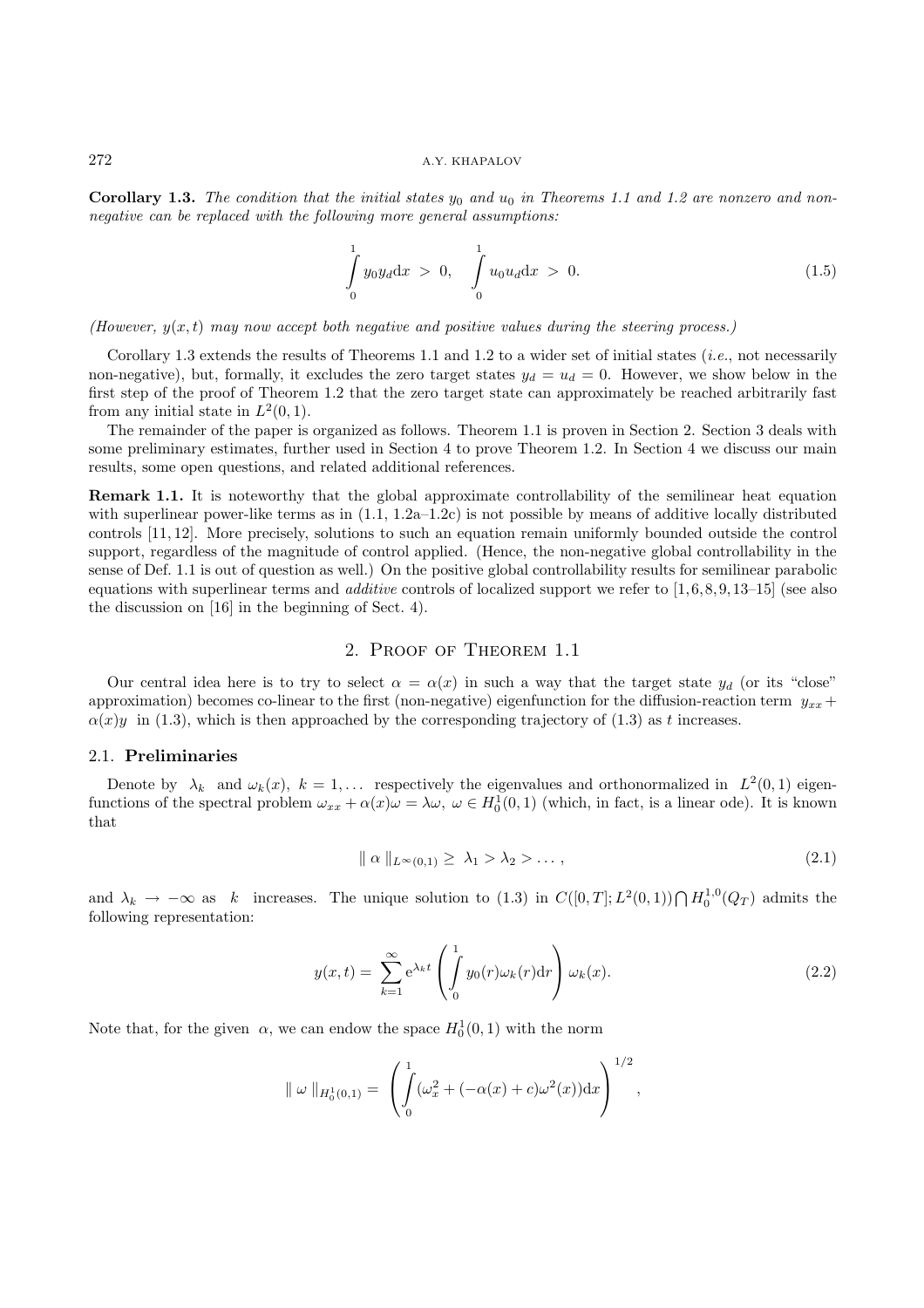where c is any positive constants exceeding  $|| \alpha ||_{L^{\infty}(0,1)}$ . Then,

$$
\|\omega_k\|_{H_0^1(0,1)} = \left( (c - \lambda_k) \int_0^1 \omega_k^2(x) dx \right)^{1/2},
$$

and

$$
\| y(\cdot, t) \|_{L^2(0,1)} \le e^{\lambda_1 t} \| y_0 \|_{L^2(0,1)}, \quad t \ge 0,
$$
\n(2.3)

$$
\| y(\cdot, t) \|_{C[0,1]} \leq C_* \| y(\cdot, t) \|_{H_0^1(0,1)} \leq C(t) \| y_0 \|_{L^2(0,1)}, \quad t > 0,
$$
\n(2.4)

where  $C_*$  is a positive constant associated with the continuous embedding  $H_0^1(0,1) \subset C[0,1]$  and the function  $C(t)$ ,  $t>0$  is nondecreasing. (Both  $C_*$  and  $C(t)$  depend on  $\alpha$ .)

# 2.2. **Proof of Theorem 1.1**

Our plan of the proof of Theorem 1.1 is as follows:

(i) We intend to show that for "almost any" given non-negative target state  $y_d \in L^2(0,1)$  we can select an  $\alpha_*(x)$  such that  $y_d$  |  $y_d$  |  $L^2(0,1)$  becomes the first eigenfunction for (1.3), associated with the largest eigenvalue in the representation  $(2.2)$ . In other words, in  $(2.2)$ ,

$$
\omega_1(x) = \frac{y_d(x)}{\|y_d\|_{L^2(0,1)}}.
$$
\n(2.5)

(ii) Then we will show that the actual control can be selected as

$$
\alpha(x) = \alpha_*(x) + a,
$$

where  $a$  is a constant chosen so that the first term in the corresponding representation  $(2.2)$  converges to  $y_d$ , while the remainder of the series converges to zero as t increases. Note that adding a in the above does shift the eigenvalues corresponding to  $\alpha_*$  (denote them by  $\{\lambda_k\}_{k=1}^{\infty}$  now) from  $\lambda_k$  to  $\lambda_k + a$ , but the eigenfunctions remain the same for  $\alpha_*$  and  $\alpha_* + a$ .

**Step 1. Maximum principle.** Let us recall first that according to the generalized maximum principle

$$
0 \le y(x,t) \le e^{bt} \parallel y_0 \parallel_{L^{\infty}(0,1)}, \ b = \parallel \alpha \parallel_{L^{\infty}(0,1)}, \ t > 0,
$$
\n(2.6)

whenever  $y_0 \in L^{\infty}(0,1)$  and is a.e. non-negative. Indeed, if  $\alpha(x) \leq 0$  this is true with  $b = 0$  [16] (in this case (2.6) becomes the standard generalized maximum principle). Otherwise, equation (2.6) follows from the maximum principle applied to the function  $z(x, t)=e^{-bt}y(x, t)$ , satisfying

$$
z_t = z_{xx} + (\alpha(x) - b)z \text{ in } Q_T,
$$
  

$$
z(0, t) = z(1, t) = 0, \quad t \in (0, T), \quad z \mid_{t=0} = y_0 \in L^{\infty}(0, 1)
$$

with  $\alpha(x) - b \leq 0$ .

Note now that any non-negative  $y_0 \in L^2(0,1)$  can be approximated in  $L^2(0,1)$  by a sequence of non-negative  $y_{0k} \in C[0,1]$ . Due to (2.4) the solutions to (1.3) corresponding to  $y_0$  and  $y_{0k}$  converge to each other in  $C[0,1]$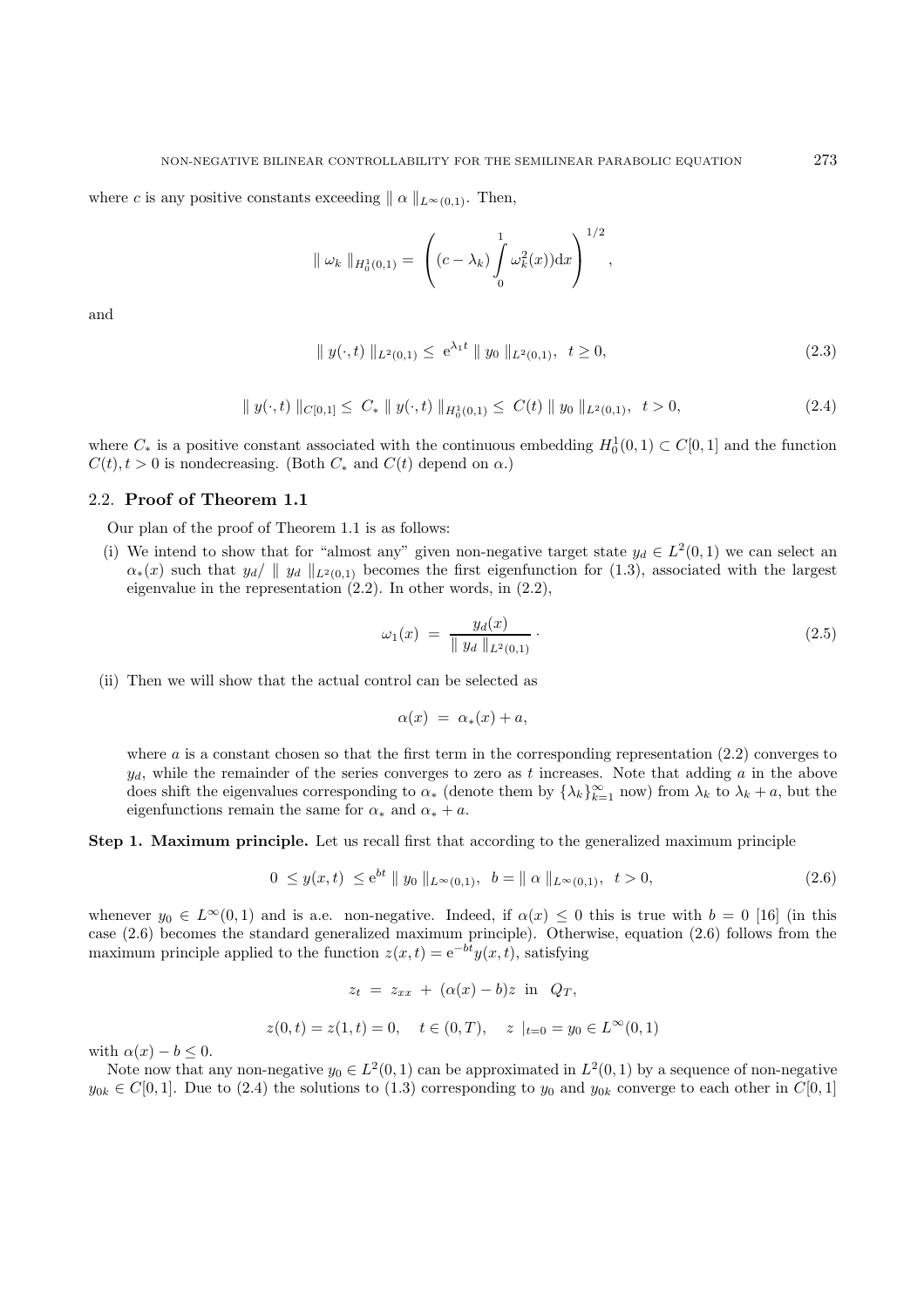for every positive t. Hence, in view of  $(2.6)$ , we also have

$$
y(x,t) \ge 0 \text{ in } (0,1) \times (0,\infty), \tag{2.7}
$$

whenever  $y_0$  is non-negative element of  $L^2(0, 1)$ .

**Step 2.** To prove Theorem 1.1, it is sufficient to consider any set of non-negative target states  $y_d$  which is dense in the set of all non-negative elements of  $L^2(0,1)$ . To this end, we will consider only (a) nonzero non-negative continuously differentiable functions  $y_d = y_d(x), x \in [0,1]$  that (b) vanish at  $x = 0,1$  and (c) whose second derivatives are piecewise continuous with finitely many discontinuities of the first kind (hence,  $y_d \in H^2(0,1) \bigcap H_0^1(0,1)$  such that (d)

$$
y_d(x) > 0
$$
 in (0, 1) and  $\frac{y_{dxx}}{y_d} \in L^{\infty}(0, 1).$  (2.8)

To ensure the last condition in  $(2.8)$  it is sufficient to select  $y_d$  that, in addition to the above, is linear near the endpoints  $x = 0, 1$ . This would guarantee that  $y_{dx} = 0$  near  $x = 0, 1$ , while elsewhere, due to the first condition in (2.8), the denominator in (2.8) is strictly separated from 0.

Let us show that any non-negative element  $g \in L^2(0,1)$  can indeed be approximated in this space by a sequence of functions described in the above.

Firstly, note that without loss of generality, we can assume that  $g(x) \ge c > 0$  for almost all  $x \in (0,1)$  (since any non-negative function g can be approximated, e.g., by a sequence of positive functions  $g(x) + 1/k$ , where  $k \to \infty$ ).

Secondly, recall that any  $q \in L^2(0,1)$ , positive a.e. in  $(0,1)$  as described in the above, can be approximated in this space by a sequence of piecewise constant positive functions  $g_k(x)$  with possible jumps at  $x_j = j/k$ ,  $j =$  $1, \ldots, k, x_0 = 0, x_k = 1$ , where

$$
g_k(x) = \frac{1}{k} \int_{x_{j-1}}^{x_j} g(x) dx
$$
,  $x \in [x_{j-1}, x_j)$ ,  $j = 1, ..., k$ .

Note that  $g_k(x)$  are strictly separated from zero in  $(0, 1)$ .

Thirdly, each of such piecewise constant functions can in turn be approximated in  $L^2(0,1)$  by continuous piecewise linear functions that vanish at  $x = 0, 1$  and everywhere else are strictly positive, whose graphs, accordingly, do not have vertical pieces. (Namely, for that one just needs, e.g., to connect the graphs of the former functions by the pieces of straight lines near the discontinuity points.)

Finally, each of these broken lines can be "smoothened" at the corners, e.g., by using pieces of circles of "sufficiently small" radia with centers located on the bisectors of the angles generated by the corresponding adjacent straight lines of the graphs (so that these lines are tangent to the associated circles). These "smoothened" lines are the graphs of the functions satisfying all the conditions (a–d) described in the above and approximate in  $L^2(0,1)$  the above-constructed broken lines (and, hence, eventually an arbitrarily selected non-negative  $g \in L^2(0,1)$  as the above-mentioned radia tend to zero.

**Step 3.** Select any non-negative nonzero  $y_0 \in L^2(0,1)$  and any  $y_d$  as described in the above. Set

$$
\alpha_*(x) = -\frac{y_{dx}(x)}{y_d(x)}, \quad x \in (0, 1). \tag{2.9}
$$

Note that  $\alpha_*(x)$  is not identically zero in  $L^{\infty}(0,1)$  (otherwise,  $y_d \equiv 0$ .) The eigenvalues associated with this  $\alpha_*$  we further denote by  $\{\lambda_k\}_{k=1}^{\infty}$ .

(2.9) means that the function

$$
\frac{y_d(x)}{\parallel y_d \parallel_{L^2(0,1)}}
$$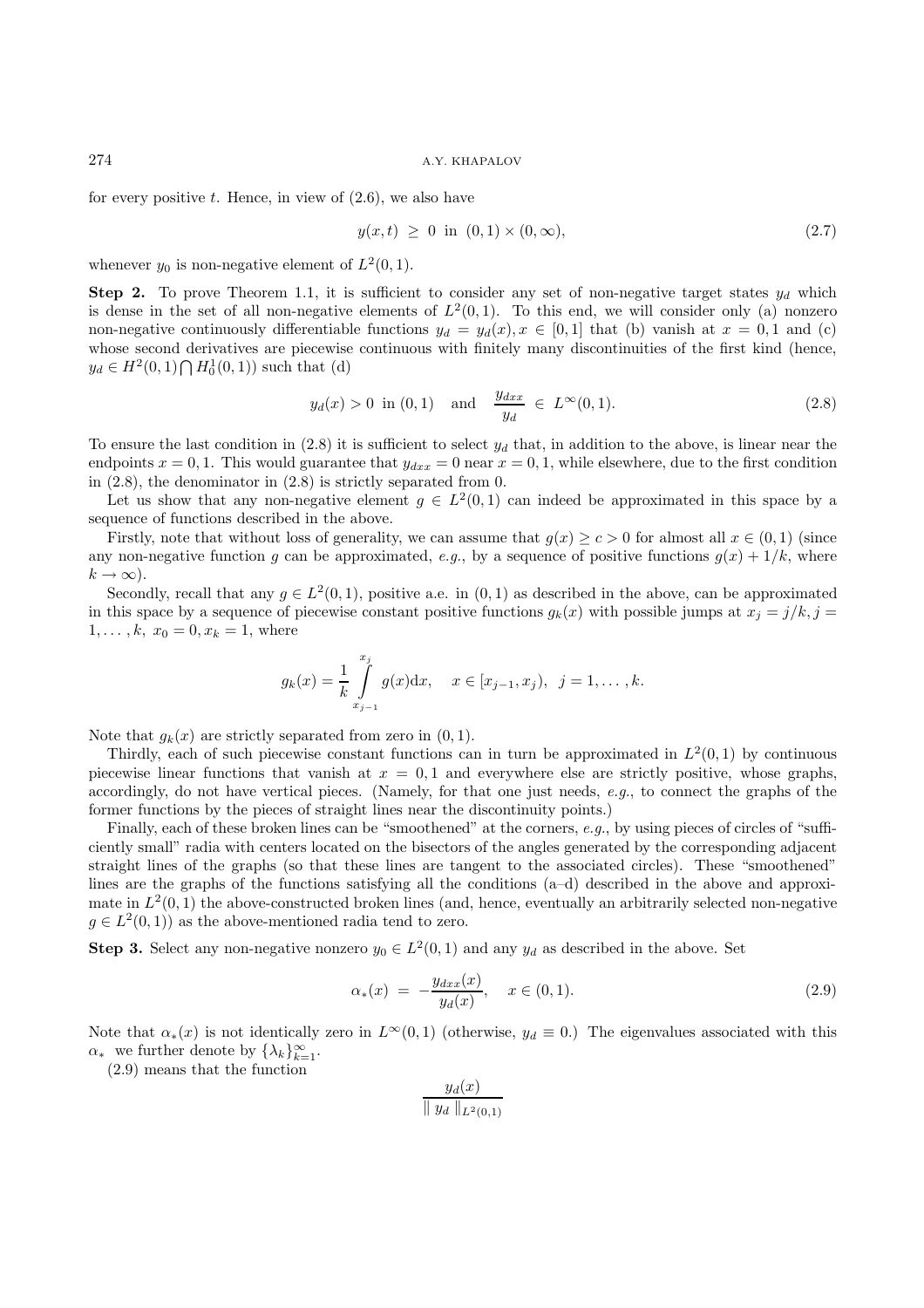is an eigenfunction for (1.3) with  $\alpha = \alpha_*$ , say

$$
\frac{y_d(x)}{\|y_d\|_{L^2(0,1)}} = \omega_{k*}(x),\tag{2.10a}
$$

associated with the zero eigenvalue  $\lambda_{k*} = 0$ .

Note now that, since all the eigenfunctions are orthogonal in  $L^2(0, 1)$ , that is,

$$
\int_{0}^{1} \omega_{k} \omega_{m} \mathrm{d}x = 0 \quad \text{for } k \neq m,
$$

and  $\omega_{k*} > 0$  in (0, 1), the function (2.10a) is the only non-negative eigenfunction for (1.3) with  $\alpha = \alpha_*$  as in  $(2.9)$  (more precisely, it is the only eigenfunction that does not change sign in  $(0, 1)$ ).

Also, since  $\omega_{k*} > 0$ , whenever  $y_0 \geq 0, y_0 \neq 0$  in  $(0, 1)$ ,

$$
\int_{0}^{1} y_0 \omega_{k*} \mathrm{d}x > 0 \tag{2.11}
$$

(see also Rem. 2.1 below).

**Step 4.** Moreover,

$$
k* = 1
$$
 (that is,  $\lambda_1 = 0$ ). (2.10b)

Indeed, otherwise (*i.e.*, if  $k* > 1$  and  $\omega_1(x) \in H_0^1(0,1) \subset C[0,1]$  changes sign in  $(0,1)$ ) we can select a nonzero non-negative  $y_0$  such that

$$
\int\limits_0^1 y_0 \omega_1 \mathrm{d}x \neq 0.
$$

Therefore, the solution to (1.3) with  $\alpha = \alpha_* - \lambda_1 = \alpha_*,$  according to the (generic) formula (2.2), is represented by the series

$$
\int_{0}^{1} y_0(r)\omega_1(r) dr \omega_1(x) + \sum_{k=2}^{\infty} e^{\lambda_k t} \left( \int_{0}^{1} y_0(r) \omega_k(r) dr \right) \omega_k(x),
$$

converging as t increases in  $C[0,1]$  to the function (recall that  $\lambda_k < \lambda_1 = 0$  for  $k = 2,...$ )

$$
\int_{0}^{1} y_0(r)\omega_1(r)\mathrm{d}r\omega_1(x)
$$

excepting (as we assumed it arguing by contradiction) negative values somewhere in (0, 1). This contradicts to the maximum principle (2.7) and hence (2.10b) holds.

**Step 5.** Select now the bilinear control  $\alpha$  of the type

$$
\alpha = \alpha_* + a, \quad a \in R.
$$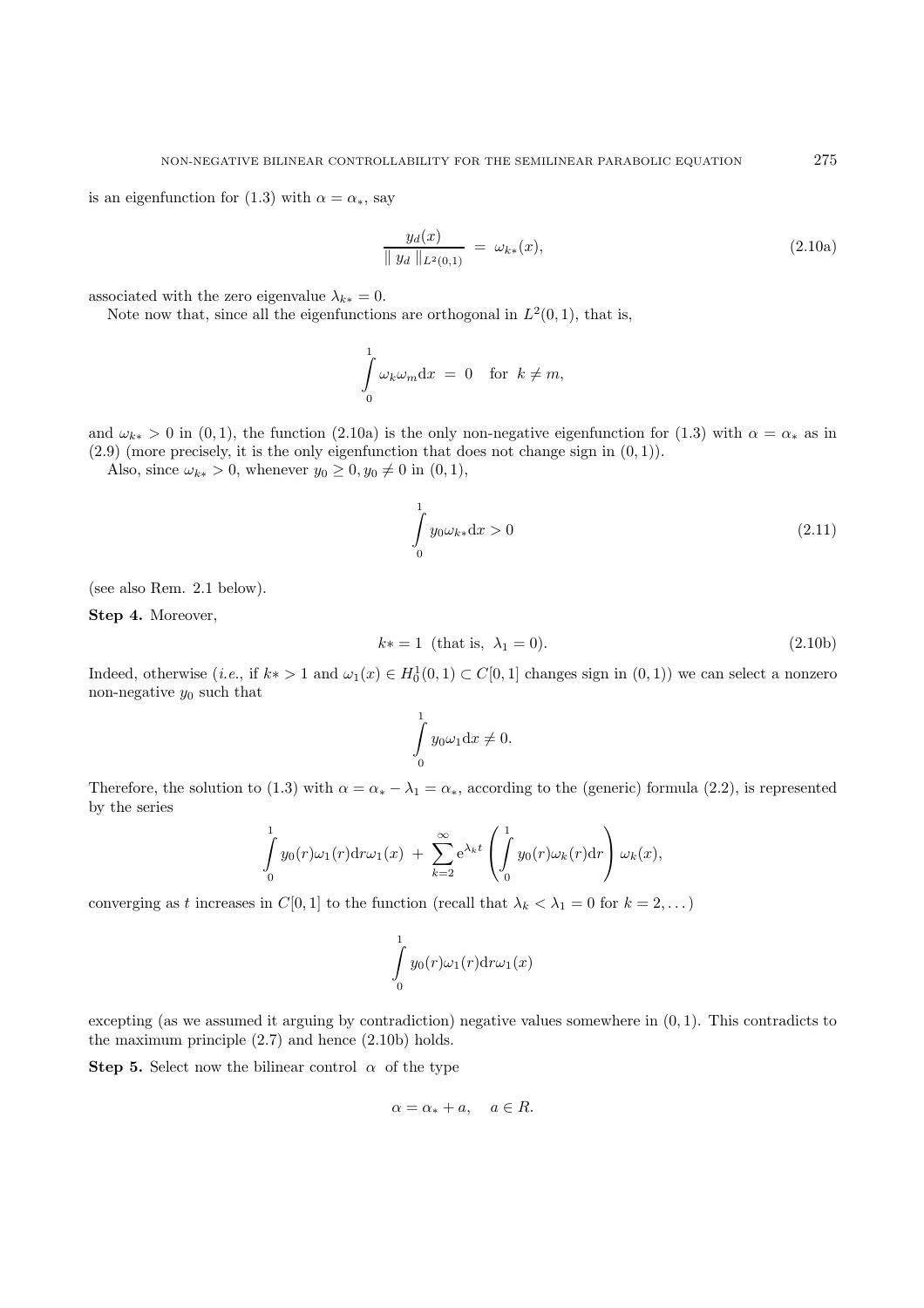Then, the corresponding solution to (1.3) is as follows:

$$
y(x,t) = e^{at} \int_{0}^{1} y_0(r)\omega_1(r) dr \omega_1(x) + r(x,t)
$$
  
=  $e^{at} \int_{0}^{1} y_0(r)\omega_1(r) dr \omega_1(x) + \sum_{k>1} e^{(\lambda_k + a)t} \left( \int_{0}^{1} y_0(r) \omega_k(r) dr \right) \omega_k(x),$  (2.12)

where

 $\lambda_k < 0$  for  $k > 1$ .

Accordingly, making use of (2.3) and (2.10a, 2.10b), we have the following estimate:

$$
\| y(\cdot, t) - y_d \|_{L^2(0,1)} \le \| e^{at} \int_0^1 y_0 \omega_1 dx - \| y_d \|_{L^2(0,1)} + \| r \|_{L^2(0,1)}
$$
  

$$
\le \| e^{at} \int_0^1 y_0 \omega_1 dx - \| y_d \|_{L^2(0,1)} + e^{(\lambda_2 + a)t} \| y_0 \|_{L^2(0,1)}.
$$
 (2.13)

Select now  $a \text{ and } T > 0$  such that

$$
e^{aT} \int_{0}^{1} y_0 \omega_1 dx = || y_d ||_{L^2(0,1)},
$$

that is,

$$
a = \frac{1}{T} \ln \left( \frac{\|y_d\|_{L^2(0,1)}}{\int_0^1 y_0 \omega_1 \mathrm{d}x} \right).
$$

Then, it follows from (2.13) that

$$
\| y(\cdot, T) - y_d \|_{L^2(0,1)} \le e^{\lambda_2 T} \frac{\| y_d \|_{L^2(0,1)}}{\int_0^1 y_0 \omega_1 dx} \| y_0 \|_{L^2(0,1)} \to 0
$$
\n(2.14)

as T increases. This ensures (1.4) for some pair  $\{a, T\}$  and ends the proof of Theorem 1.1.

**Remark 2.1.** Given a nonzero non-negative  $y_T$ , in the above argument we used the condition that  $y_0$  is a nonzero non-negative function only to ensure that the first Fourier coefficient in the solution representation (2.12) is positive. This proves Corollary 1.3 in respect of Theorem 1.1.

# 3. Proof of Theorem 1.2: Preliminaries

To prove Theorem 1.2 we will need the following estimates. Denote  $\mathcal{B}(0,T) = C([0,T]; L^2(0,1)) \bigcap H_0^{1,0}(Q_T)$  and put

$$
\| q \|_{\mathcal{B}(0,T)} = \left( \max_{t \in [0,T]} \| q(\cdot,t) \|_{L^2(0,1)}^2 + 2 \int_0^T \int_0^1 q_x^2 dx ds \right)^{1/2}.
$$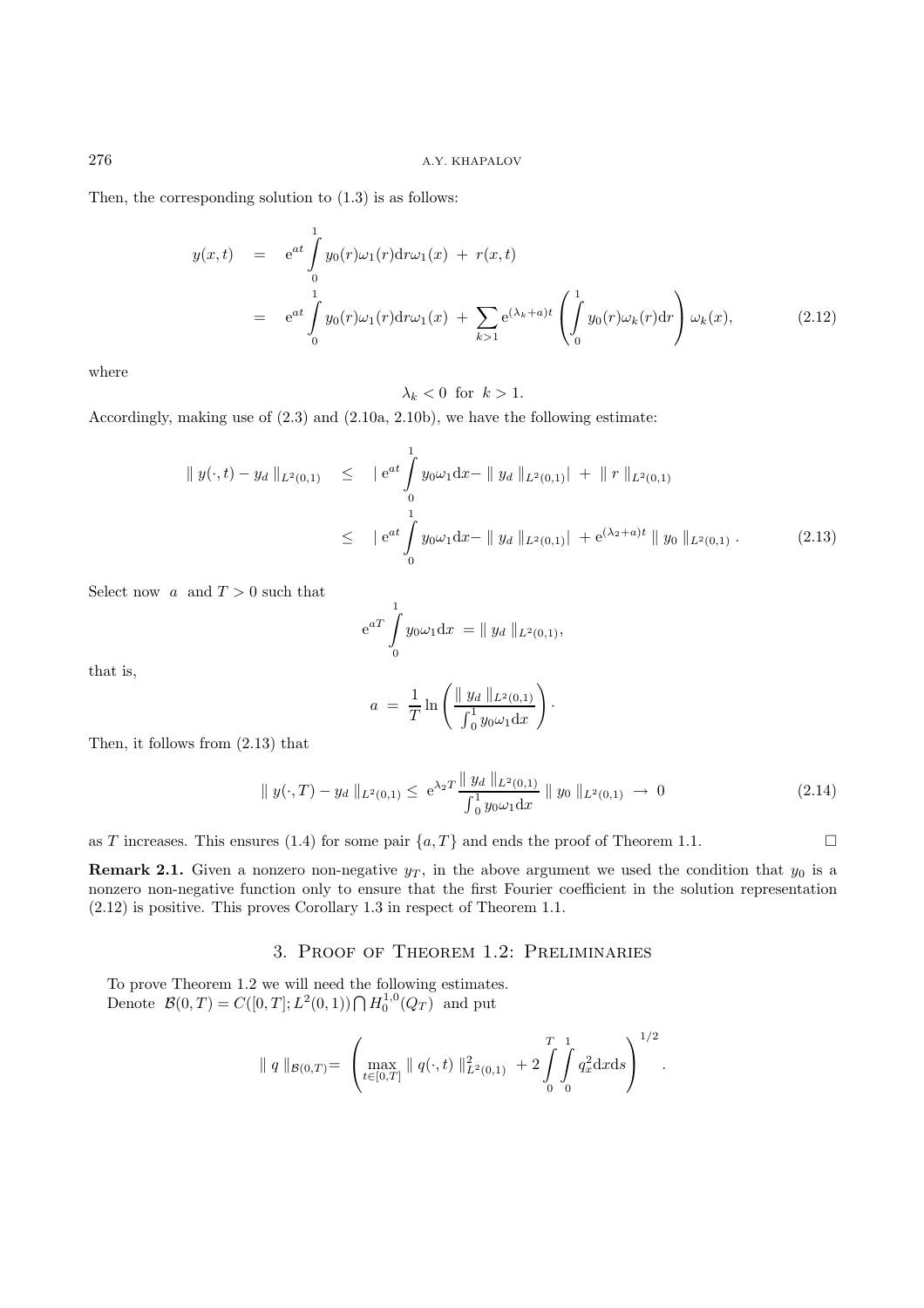We have the following *a priori* estimate:

**Lemma 3.1.** Given  $T > 0$  and  $\alpha(x) \leq 0$ , any solution to (1.1, 1.2a–1.2c) (if there are multiple solutions) satisfies the following two estimates:

$$
\| u \|_{\mathcal{B}(0,T)}, \| u \|_{L^{6}(Q_{T})} \leq C \| u_{0} \|_{L^{2}(0,1)}.
$$
\n(3.1)

The difference  $z = u - y$  between any solution u to (1.1, 1.2a–1.2c) (if there are multiple ones) and the unique solution to (1.3) with  $y_0 = u_0$  satisfies the following two estimates:

$$
\| z \|_{\mathcal{B}(0,T)}, \| z \|_{L^{6}(Q_{T})} \leq C \left( T^{\frac{5}{6}(1-\frac{r_{1}}{5})} \| u_{0} \|_{L^{2}(0,1)}^{r_{1}} + T^{\frac{5}{6}(1-\frac{3r_{2}}{5})} \| u_{0} \|_{L^{2}(0,1)}^{r_{2}} \right).
$$
 (3.2)

Here and below we routinely use symbols c and C to denote (different) generic positive constants.

*Proof.* Recall [20] that  $f(\cdot, \cdot, w, w_x) \in L^{6/5}(Q_T)$  and that the following energy equality holds for (1.1) treated as a linear equation with the source term  $f(x, t, u, u_x)$ , e.g. [20] (p. 142):

$$
\frac{1}{2} \| u \|_{L^{2}(0,1)}^{2} \|_{0}^{t} + \int_{0}^{t} \int_{0}^{1} (u_{x}^{2} - \alpha u^{2} + f(x, s, u, u_{x})u) \, \mathrm{d}x \mathrm{d}s = 0 \quad \forall t \in [0, T]. \tag{3.3}
$$

Here and everywhere below, if there exist several solutions to (1.1), we always deal separately with one of them at a time, while noticing that all the estimates involved hold uniformly.

Combining (3.3) and (1.2b) and the assumption that  $\alpha(x) \leq 0$  immediately yields:

$$
\| u(\cdot, t) \|_{L^2(0,1)}^2 + 2 \int_0^t \int_0^1 u_x^2(x, s) \, dx \, ds \le \| u_0 \|_{L^2(0,1)}^2 \quad \forall t \in [0, T]. \tag{3.4}
$$

This provides the first estimate in  $(3.1)$  with respect to the  $\mathcal{B}(0,T)$ -norm. The second estimate (with properly arranged generic constant) follows by the continuity of the embedding  $\mathcal{B}(0,T)$  into  $L^6(Q_T)$  (e.g. [20], pp. 467, 75):

$$
\| u \|_{L^{6}(Q_T)} \leq c \| u \|_{\mathcal{B}(0,T)} . \tag{3.5}
$$

We now intend to evaluate the difference between the solution u to (1.1) with  $\alpha(x) \leq 0$  and that to its truncated version (1.3). If  $z = u - y$ , then

$$
z_t = z_{xx} + \alpha z - f(x, t, u, u_x) \quad \text{in} \quad Q_T,
$$

$$
z \mid_{x=0,1} = 0, \quad z \mid_{t=0} = 0.
$$

Similar to (3.3) and (3.4) we have for any  $\delta > 0$ ,

$$
\| z(\cdot, t) \|_{L^{2}(0,1)}^{2} + 2 \int_{0}^{t} \int_{0}^{1} z_{x}^{2}(x, s) dx ds \le -2 \int_{0}^{t} \int_{0}^{1} z f(x, s, u, u_{x}) dx ds
$$
  
\n
$$
\le 2 \| z \|_{L^{6}(Q_{t})} \| f(\cdot, \cdot, u, u_{x}) \|_{L^{6/5}(Q_{t})} \le 2c \| z \|_{\mathcal{B}(0,t)} \| f(\cdot, \cdot, u, u_{x}) \|_{L^{6/5}(Q_{T})}
$$
  
\n
$$
\le \delta \| z \|_{\mathcal{B}(0,t)}^{2} + \frac{c^{2}}{\delta} \| f(\cdot, \cdot, u, u_{x}) \|_{L^{6/5}(Q_{T})}^{2} \quad \forall t \in [0, T],
$$
\n(3.6)

where we have used Hölder's and Young's inequalities and, again, equation  $(3.5)$ .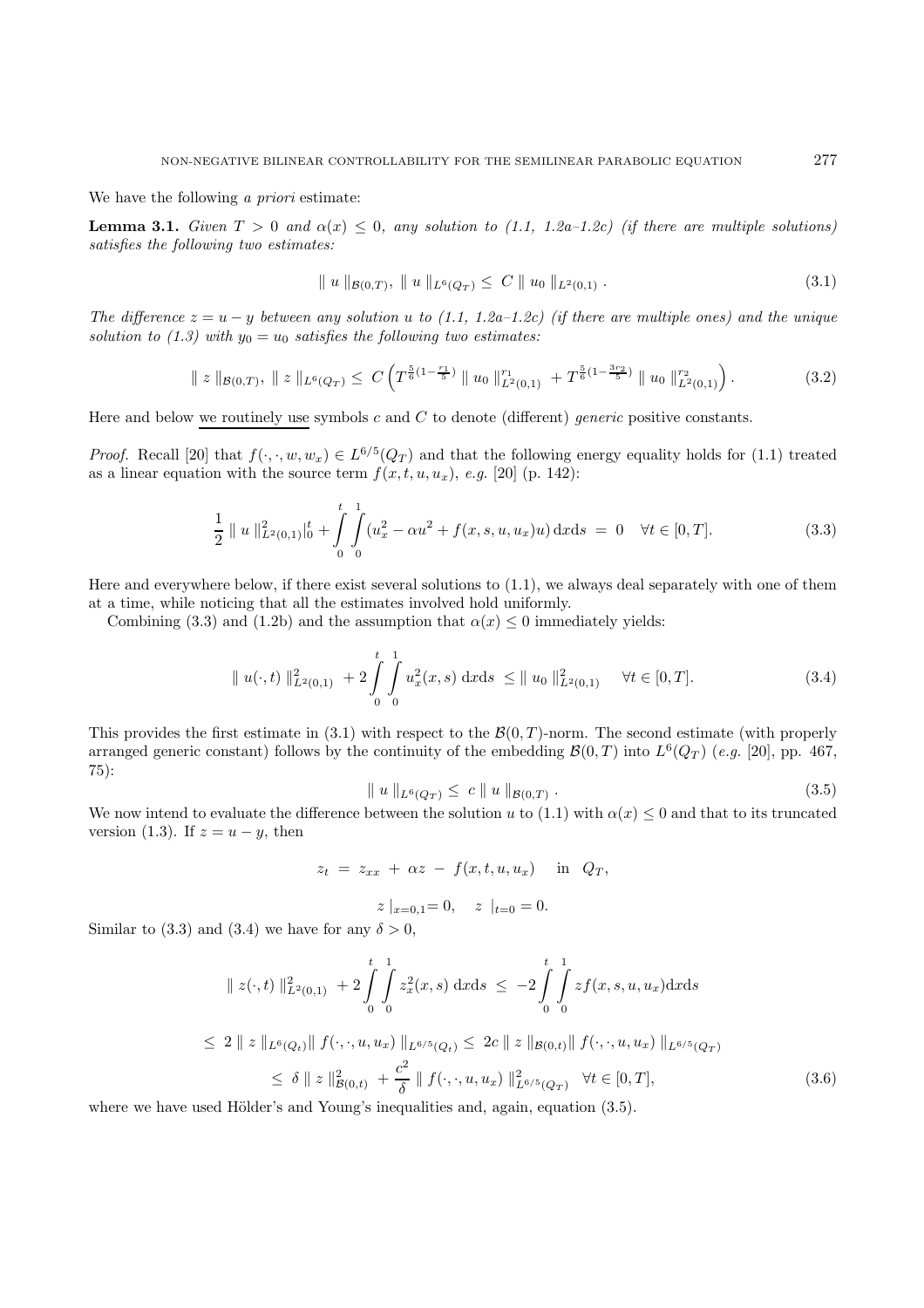From (3.6), we have

$$
\max_{\tau \in (0,t)} \| z(\cdot, \tau) \|_{L^2(0,1)}^2 \le \delta \| z \|_{\mathcal{B}(0,t)}^2 + \frac{c^2}{\delta} \| f(\cdot, \cdot, u, u_x) \|_{L^{6/5}(Q_T)}^2 \quad \forall t \in [0,T].
$$

Hence, again from (3.6),

$$
\| z \|_{\mathcal{B}(0,t)}^2 \le 2\delta \| z \|_{\mathcal{B}(0,t)}^2 + \frac{2c^2}{\delta} \| f(\cdot,\cdot,u,u_x) \|_{L^{6/5}(Q_T)}^2 \quad \forall t \in [0,T]
$$

and

$$
(1 - 2\delta) \| z \|_{\mathcal{B}(0,t)}^2 \le \frac{2c^2}{\delta} \| f(\cdot, \cdot, u, u_x) \|_{L^{6/5}(Q_T)}^2
$$
\n(3.7)

or

$$
\| z \|_{\mathcal{B}(0,T)} \leq \frac{\sqrt{2c}}{\sqrt{\delta(1-2\delta)}} \| f(\cdot, \cdot, u, u_x) \|_{L^{6/5}(Q_T)},
$$
\n(3.8)

provided that

$$
0<\delta<\frac{1}{2}\cdot
$$

Now, using  $(1.2a)$  and Hölder's inequality (as in [16], p. 469; and [10], p. 863), we obtain:

$$
\| f(\cdot, \cdot, u, u_x) \|_{L^{6/5}(Q_T)} \leq \beta T^{\frac{5}{6}(1-\frac{r_1}{5})} \| u \|_{L^6(Q_T)}^{r_1} + \beta T^{\frac{5}{6}(1-\frac{3r_2}{5})} \| u_x \|_{L^2(Q_T)}^{r_2}.
$$
 (3.9)

Combining (3.8, 3.9) with (3.1) and, again, with (3.5) yields (3.2). This completes the proof of Lemma 3.1.  $\Box$ **Remark 3.1.** Remark 3.1. In [16] we derived the estimates of type (3.1) and (3.2) (in somewhat more general situation) for the case when  $\alpha$  is a positive constant. They are as follows:

$$
\| u \|_{\mathcal{B}(0,T)}, \| u \|_{L^{6}(Q_{T})} \leq C e^{\alpha T} \| u_0 \|_{L^{2}(0,1)},
$$
\n
$$
\| z \|_{\mathcal{B}(0,T)}, \| z \|_{L^{6}(Q_{T})} \leq C e^{\frac{2\alpha T}{1-\delta}} \frac{1}{\sqrt{\delta}} (T^{\frac{5}{6}(1-\frac{r_{1}}{5})} \| u \|_{L^{6}(Q_{T})}^{r_{1}}
$$
\n
$$
+ T^{\frac{5}{6}(1-\frac{3r_{2}}{5})} \| u_{x} \|_{L^{2}(Q_{T})}^{r_{2}} \qquad \forall \delta \in (0,1/2),
$$
\n
$$
\text{W} \quad \text{in } \mathcal{A} \quad \text{and} \quad \text{W} \quad \text{in } [0,1/2] \quad \text{for } \mathcal{B} \quad \text{and} \quad \text{and} \quad \text{W} \quad \text{in } [0,1/2] \quad \text{with } \mathcal{B} \quad \text{and} \quad \text{W} \quad \text{in } [0,1/2] \quad \text{with } \mathcal{B} \quad \text{in } [0,1/2] \quad \text{with } \mathcal{B} \quad \text{in } [0,1/2] \quad \text{with } \mathcal{B} \quad \text{in } [0,1/2] \quad \text{with } \mathcal{B} \quad \text{in } [0,1/2] \quad \text{with } \mathcal{B} \quad \text{in } [0,1/2] \quad \text{with } \mathcal{B} \quad \text{in } [0,1/2] \quad \text{with } \mathcal{B} \quad \text{in } [0,1/2] \quad \text{with } \mathcal{B} \quad \text{in } [0,1/2] \quad \text{with } \mathcal{B} \quad \text{in } [0,1/2] \quad \text{with } \mathcal{B} \quad \text{in } [0,1/2] \quad \text{with } \mathcal{B} \quad \text{in } [0,1/2] \quad \text{in } [0,1/2] \quad \text{with } \mathcal{B} \quad \text{in } [0,1/2] \quad \text{in } [0,1/2] \quad \text{in } [0,1/2] \quad \text{in } [0,1/2] \quad \text{in } [0,1/
$$

where C does not depend on  $\alpha$ . We will also use them in the proof of Theorem 1.2 below.

# 4. Proof of Theorem 1.2

In [16] we proved the global approximate controllability in  $L^2(0,1)$  at any time  $T > 0$  of the following Dirichlet boundary problem

$$
w_t = w_{xx} + k(t)w - f(x, t, w, w_x) + v(t)\chi_{(l_1, l_2)}(x) \text{ in } Q_T,
$$
\n(4.1)

$$
w|_{x=0,1}=0
$$
,  $w|_{t=0}=w_0 \in L^2(0,1)$ ,  $k \in L^\infty(0,T)$ ,  $v \in L^2(0,T)$ ,

governed by the combination of two controls – the bilinear lumped piecewise constant control  $k = k(t)$  and the additive lumped control  $v(t)\chi_{(l_1,l_2)}(x)$  supported in the given subinterval  $(l_1,l_2) \subset (0,1)$   $(l_1 \pm l_2$  are irrational), also assuming that conditions  $(1.2a-1.2c)$  hold. (In [16] the case of several dimensions was treated as well with the locally distributed controls in place of the lumped additive ones.)

More precisely, it was noticed in [16] that one can steer a system like (4.1) with  $v = 0$  in  $L^2(\Omega)$  from any initial state  $w_0$  arbitrarily close to any state like  $s_*w_0$  for any  $s_* > 0$ , given in advance, by applying "suitably large" constant bilinear controls for a "very short" time. The global controllability result in [16] then follows by combining this property with available "quasi-local" controllability of the system at hand when it is governed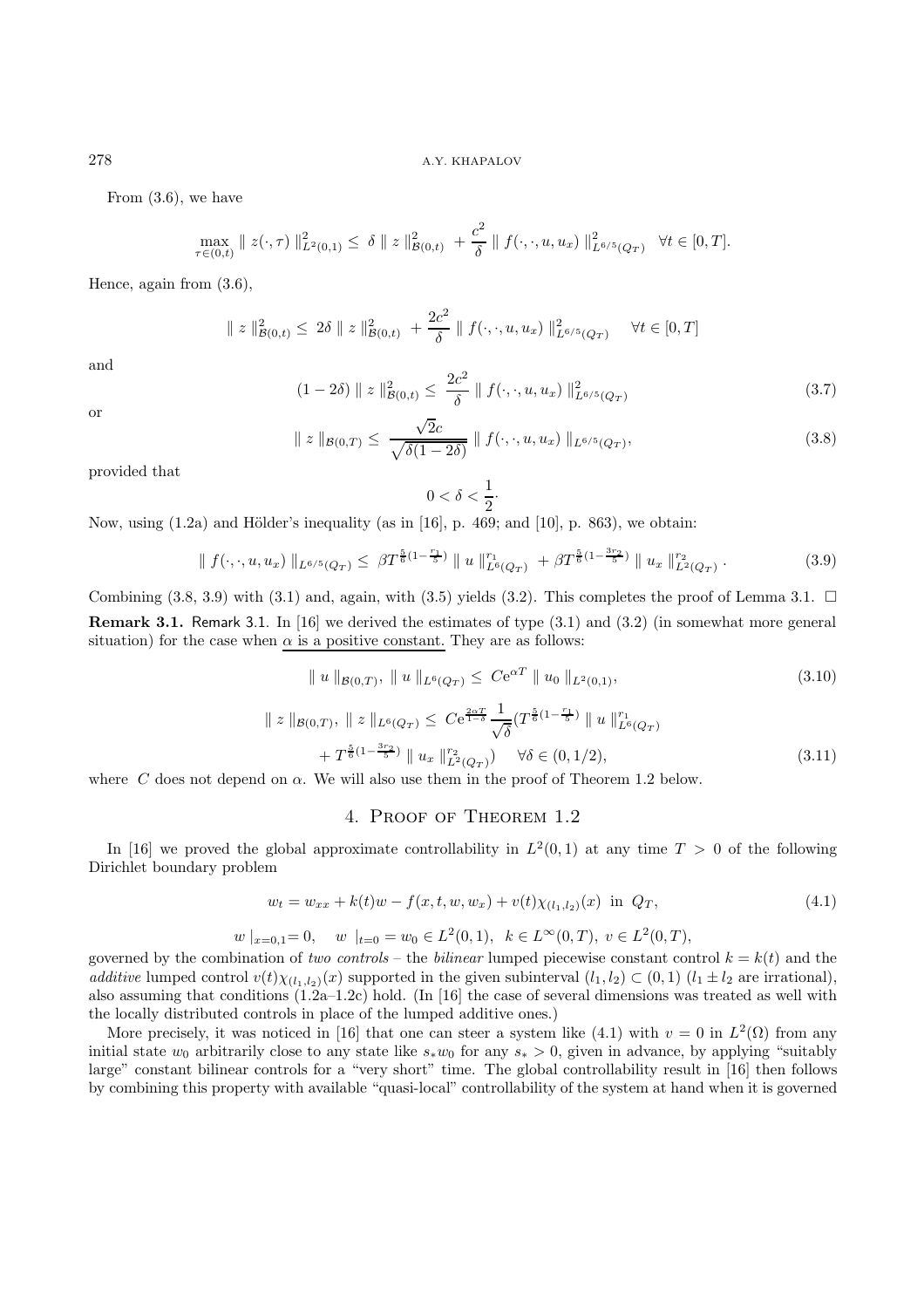solely by means of the additive controls of localized support, namely, along the following scheme:

- given the initial and target states  $w_0$  and  $w_d$ , we steer (4.1) "close enough" to the zero state (equilibrium), while employing a suitable constant negative bilinear control  $k$  only;
- using (a sort of) locally controllability technique with only additive controls  $v$  active, we then steer (4.1) to a state  $s_*w_d + o(s_*)$  for some small parameter  $s_* > 0$ ;
- again, employing only a suitable constant positive bilinear control  $k$ , we "stretch" the latter state to the desirable target state  $w_d$ .

As one can see, the additive controls play the most crucial role to achieve the principal "fine" steering in the above scheme.

Now note that if we manage to replace them somehow by (principally different) bilinear static controls, then the above scheme can be used to prove Theorem 1.2 in the framework of the non-negative controllability (recall that the traditional approximate controllability never holds by means of bilinear controls, as we discussed it in the introduction). This replacement is the crux of our proof below.

We intend to modify the first two of the above three steps, making use of Theorem 1.1 and Lemma 3.1. Our goal will be to steer system  $(1.1, 1.2a-1.2c)$  from  $u_0$  to a state  $s_*u_d + o(s_*)$  for some small parameter  $s_* > 0$ . To this end, we will make use of the "superlinearity" assumptions (1.2a–1.2c), which ensure that the system at hand behaves "almost" like the linear one near the origin. Then the last step from the above scheme applies.

*Proof. of Theorem 1.2.* Fix any non-negative  $u_0 \neq 0$  in  $L^2(0,1)$  and  $u_d$  satisfying the assumptions on  $y_d$ described in (2.8).

**Step 1.** Select any  $t_* > 0$ . On the interval  $(0, t_*)$  we intend to apply a negative constant control  $\alpha(x) = \lambda$  (its value will be chosen later). Then for the corresponding solution y to (1.3) with  $y_0 = u_0$  we have (using the generic representation (2.2)):

$$
y(x,t_*) = e^{\lambda t_*} \sum_{k=1}^{\infty} e^{\lambda_k t_*} \left( \int_0^1 y_0(r) \omega_k(r) dr \right) \omega_k(x), \tag{4.2}
$$

where in this case  $\lambda_k = -(\pi k)^2$ ,  $\omega_k(x) = \sqrt{2} \sin \pi kx$ .

Fix any  $s \in (0,1)$  and select now (a constant on  $(0,t_*)$  bilinear control)  $\lambda = \lambda(t_*,s) < 0$  such that

$$
e^{\lambda t_*} = s.
$$

Then, it follows from (4.2) that

$$
y(\cdot, t_*) \rightarrow sy_0(\cdot) = su_0 \text{ as } t_* \rightarrow 0 +.
$$

Furthermore, using the estimates (3.2) we also obtain the same convergence for the corresponding solution to  $(1.1)$  (uniform over all the possible multiple solutions). In other words, we can steer, *arbitrarily fast*,  $(1.1)$  from any initial state  $u_0 = y_0$  to a state

$$
u(\cdot, t_*) = sy_0 + o(s) = su_0 + o(s) \quad \text{as } s \to 0+
$$
\n(4.3)

for some  $t_* = t_*(s)$ , where

$$
\| o(s)/s \|_{L^2(0,1)} \to 0 \text{ as } s \to 0. \tag{4.4}
$$

We further assume that s is "small" (to ensure  $(4.3)$  and  $(4.4)$  whenever it will be necessary).

**Step 2.** Select

$$
\alpha_*(x) = -\frac{u_{dxx}(x)}{u_d(x)}
$$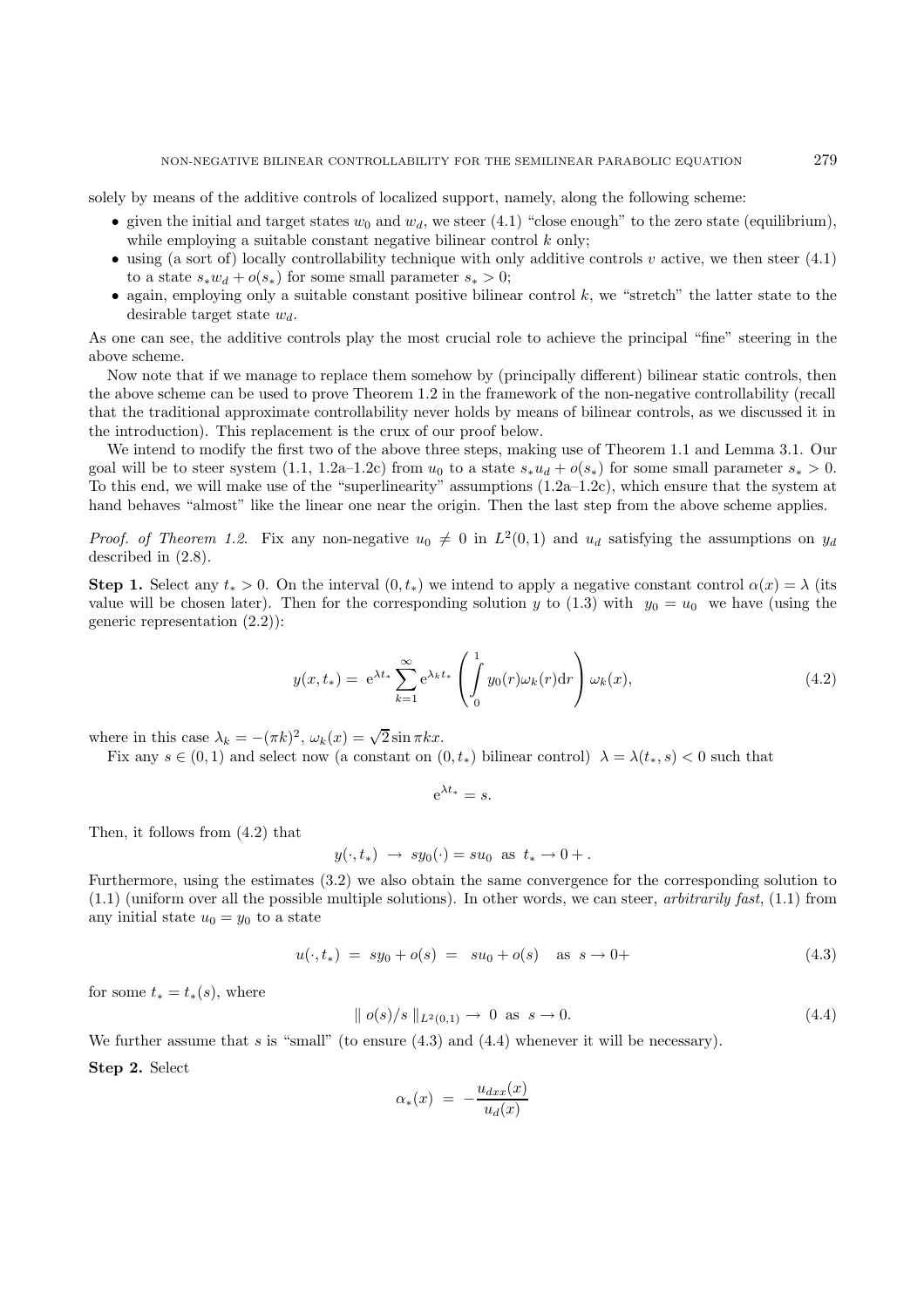as in (2.9). The corresponding first eigenfunction for the parabolic operator in (1.3) (see (2.10a, 2.10b)) will be

$$
\frac{u_d(x)}{\|u_d\|_{L^2(0,1)}} = \omega_1(x).
$$

We now apply Theorem 1.1 for the linear system (1.3) on some interval  $(t_*, t^*)$ , where  $t^*$  will be selected later, with

$$
su_0 + o(s) \tag{4.5}
$$

from (4.3) in place of the initial state (note that for small s Rem. 2.1 applies – this will eventually yield Cor. 1.3 for Th. 1.2) and with

$$
s^{1+\xi}u_d, \text{ where } \xi \in (0, \min\{r_1, r_2\} - 1)
$$
\n(4.6)

 $(r_1$  and  $r_2$  are from  $(1.2a-1.2c)$ ), in place of the target state. Accordingly (along the lines  $(2.12-2.14)$ ) and using  $(4.5)$  and  $(4.6)$ , we will have the estimate as in  $(2.14)$ :

$$
\| y(\cdot, t^*) - s^{1+\xi} u_d \|_{L^2(0,1)} \le e^{\lambda_2 (t^* - t_*)} \frac{s^{1+\xi} \| u_d \|_{L^2(0,1)}}{\int_0^1 (sy_0 + o(s)) \omega_1 dx} \| sy_0 + o(s) \|_{L^2(0,1)} \tag{4.7}
$$

for some  $t^* > t_*$  (where  $\lambda_k$ 's are the eigenvalues associated with  $\alpha_*, \lambda_1 = 0$ ). Here, as in Step 5 of the proof of Theorem 1.1, y is the solution to (1.3) on  $(t_*, t^*)$  with bilinear control  $\alpha(x) = \alpha_*(x) + a$  such that

$$
e^{a(t^* - t_*)} \int_{0}^{1} (sy_0 + o(s))\omega_1 dx = s^{1+\xi} || u_d ||_{L^2(0,1)}
$$

or, whenever  $a \neq 0$ ,

$$
t^* = t_* + \frac{1}{a} \ln \left( \frac{s^{1+\xi} \parallel u_d \parallel_{L^2(0,1)}}{\int_0^1 (sy_0 + o(s)) \omega_1 \, dx}, \right)
$$
(4.8)

and  $\lambda_1$  and  $\lambda_2$  are the first two eigenvalues for (1.3) with  $\alpha = \alpha_*$ .

Select now

$$
a = - \parallel \alpha_* \parallel_{L^{\infty}(0,1)} - \rho,
$$
  
fixed) constant. Since  $\lambda_1 = 0$ . (4.9)

where  $\rho > 0$  is some (fixed) constant. Since  $\lambda_1 = 0$ ,

$$
a < 0
$$
 and  $\alpha(x) = \alpha_*(x) + a < 0, x \in [0, 1].$ 

Hence, by  $(4.8)$ ,

$$
t^* - t_* = t^*(s) - t_*(s) \to \infty \text{ as } s \to 0+
$$

and also the estimate (3.2) applies on the interval  $(t_*, t^*)$ :

$$
\| u(\cdot, t^*) - s^{1+\xi} u_d \|_{L^2(0,1)} \leq \| u(\cdot, t^*) - y(\cdot, t^*) \|_{L^2(0,1)} + \| y(\cdot, t^*) - s^{1+\xi} u_d \|_{L^2(0,1)}
$$
  
\n
$$
\leq C(t^* - t_*)^{\max\{\frac{5}{6}(1 - \frac{r_1}{5}), \frac{5}{6}(1 - \frac{3r_2}{5})\}} s^{\min\{r_1, r_2\}} + (Cs^{\xi\lambda_2/a}) s^{1+\xi} \| u_d \|_{L^2(0,1)}
$$
  
\n
$$
= o(s^{1+\xi}) \text{ as } s \to 0+
$$

(we remind the reader that  $C$  denotes a generic positive constant). Here we also used  $(4.7)$  and  $(4.9)$  to show that as  $s \to 0+$ :

$$
e^{\lambda_2(t^* - t_*)}
$$
 =  $\left(\frac{s^{1+\xi} \parallel u_d \parallel_{L^2(0,1)}}{\int_0^1 (sy_0 + o(s))\omega_1 dx}\right)^{\frac{\lambda_2}{a}} \leq Cs^{\xi \lambda_2/a}$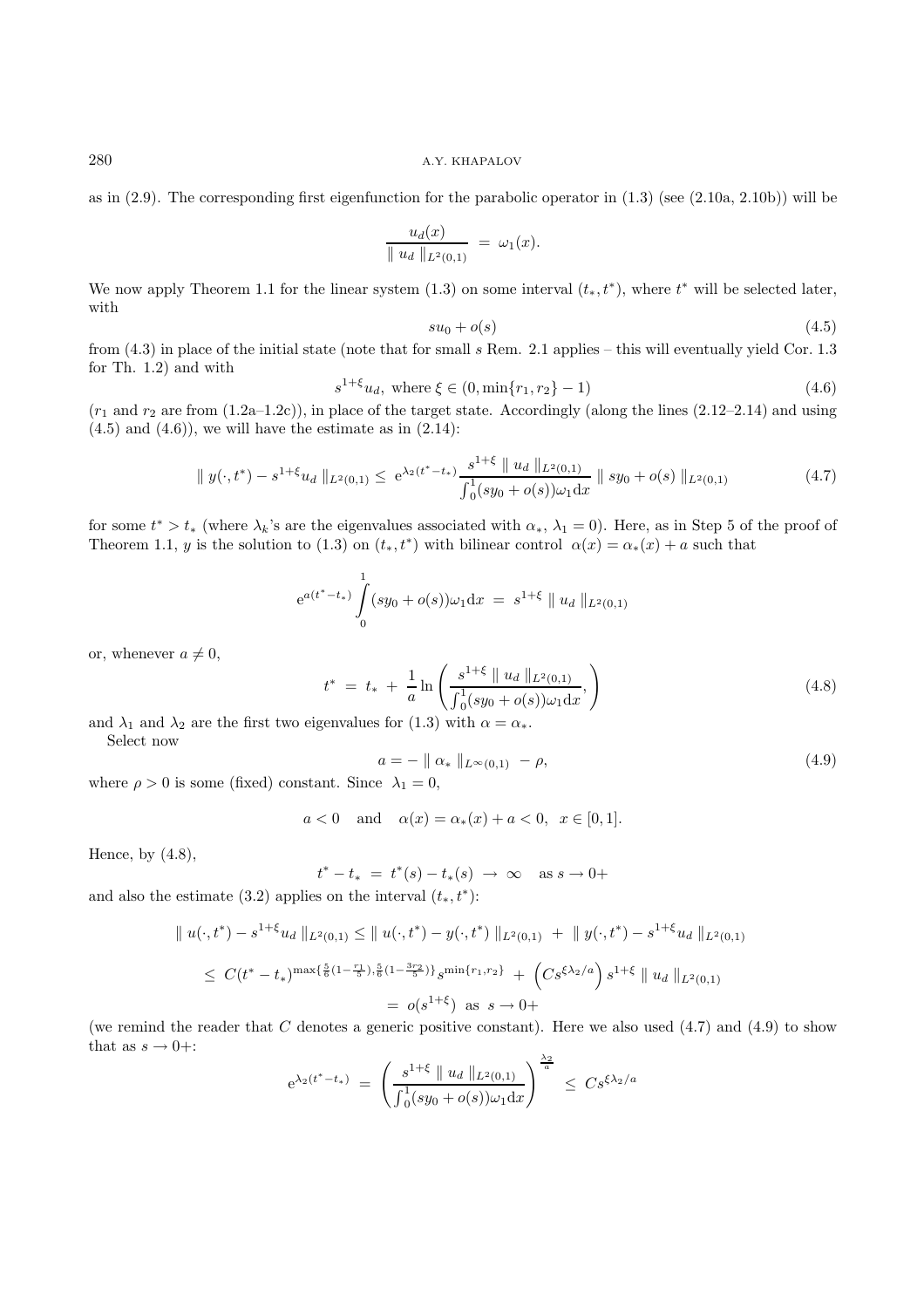(with  $\lambda_2 < \lambda_1 = 0$  and a as in (4.9)) and that

$$
(t^*-t_*)^{\max\{\frac{5}{6}(1-\frac{r_1}{5}),\frac{5}{6}(1-\frac{3r_2}{5})\}}s^{\min\{r_1,r_2\}}
$$

$$
= \left(\frac{1}{a}\ln\left(\frac{s^{1+\xi}\parallel u_d\parallel_{L^2(0,1)}}{\int_0^1(sy_0+o(s))\omega_1 dx}\right)\right)^{\max\{\frac{5}{6}(1-\frac{r_1}{5}),\frac{5}{6}(1-\frac{3r_2}{5})\}}s^{\min\{r_1,r_2\}}\right)^{\min\{r_1,r_2\}}\leq (C|\ln s|^{ \max\{\frac{5}{6}(1-\frac{r_1}{5}),\frac{5}{6}(1-\frac{3r_2}{5})\}}s^{\min\{r_1,r_2\}-1-\xi}\right)s^{1+\xi},
$$

also recalling that  $r_1, r_2 > 1$  in  $(1.2a-1.2c)$  and  $\xi \in (0, \min\{r_1, r_2\} - 1)$ .

Thus, we showed that

$$
u(\cdot, t^*) = s^{1+\xi}u_d + o(s^{1+\xi})
$$
 as  $s \to 0+$ .

**Remark 4.1.** We would like to point out here that the "superlinearity" condition (1.2c) is essential in the above to ensure that  $\min\{r_1, r_2\} > 1$ .

**Step 3.** Now we apply the argument in the last step of the proof in [16] as outlined in the beginning of this section with  $s_* = s^{1+\xi}$ . Namely, on some interval  $(t^*, T)$  (with T to be selected later) we apply positive constant control

$$
\alpha(x) \equiv \alpha > 0, \quad t \in (t^*, T).
$$

In the fashion of Steps 1 and 2 in the above, but based on the estimates (3.10) and (3.11) in Remark 3.1 in place of Lemma 3.1, it was shown in [16] that with parameters  $\varepsilon = T - t^* = T - t^*(s)$ ,  $s_* = s^{1+\xi}$ , and  $\alpha = \alpha(\varepsilon, s_*)$ , selected so that

- $(A)$   $s_*$  → 0+; (B)  $e^{\alpha \varepsilon} = \frac{1}{s_*};$
- $(C) \in \rightarrow 0$ , so that

$$
e^{\frac{2\alpha\varepsilon}{1-\delta}}\varepsilon^{\min\{\frac{5}{6}(1-\frac{r_1}{5});\frac{5}{6}(1-\frac{3r_2}{5})\}} = \varepsilon^{\min\{\frac{5}{6}(1-\frac{r_1}{5});\frac{5}{6}(1-\frac{3r_2}{5})\}}s_*^{-\frac{2}{1-\delta}} \to 0,
$$

we will have for some  $T > 0$  that

$$
\|u(\cdot,T) - u_d\|_{L^2(0,1)} \to 0. \tag{4.10}
$$

This completes the proof of Theorem 1.2.

#### 5. Concluding remarks

It is worth noticing that, in terms of applications, the method used to prove our main linear result – Theorem 1.1– allows one to deal with relatively small and simple (and hence "practical") static controls, which, however, may need to be applied for a relatively long time. (These controls were also used in the crucial part of the proof of Th. 1.3.) On the other hand, this method requires the first eigenvalues be always simple, which was achieved by assuming that  $n = 1$ .

Accordingly, with the changes necessary to take care about the regularity of solutions to (1.1, 1.3) and the approximation procedure described in Step 2 of the proof of Theorem 1.1, the arguments of Theorem 1.1 and 1.2 may apply in the general *n*-dimensional case as well, *provided* that the first eigenvalue of  $(1.1, 1.3)$  associated with  $\alpha_*$  as in (2.9) is *simple*. In other words, the corresponding *n*-dimensional version of systems (1.3) and (1.1) can be steered from any nonzero non-negative initial state arbitrarily close to any of the non-negative target states generating such  $\alpha_*$ 's.

In the recent work [18] (written after the current paper was submitted) we obtained a different non-negative controllability result for a system like in  $(1.1)$  in several space dimensions with the terms f which can be superlinear at infinity but are not necessarily superlinear near the origin. The result in [18] always requires

 $\Box$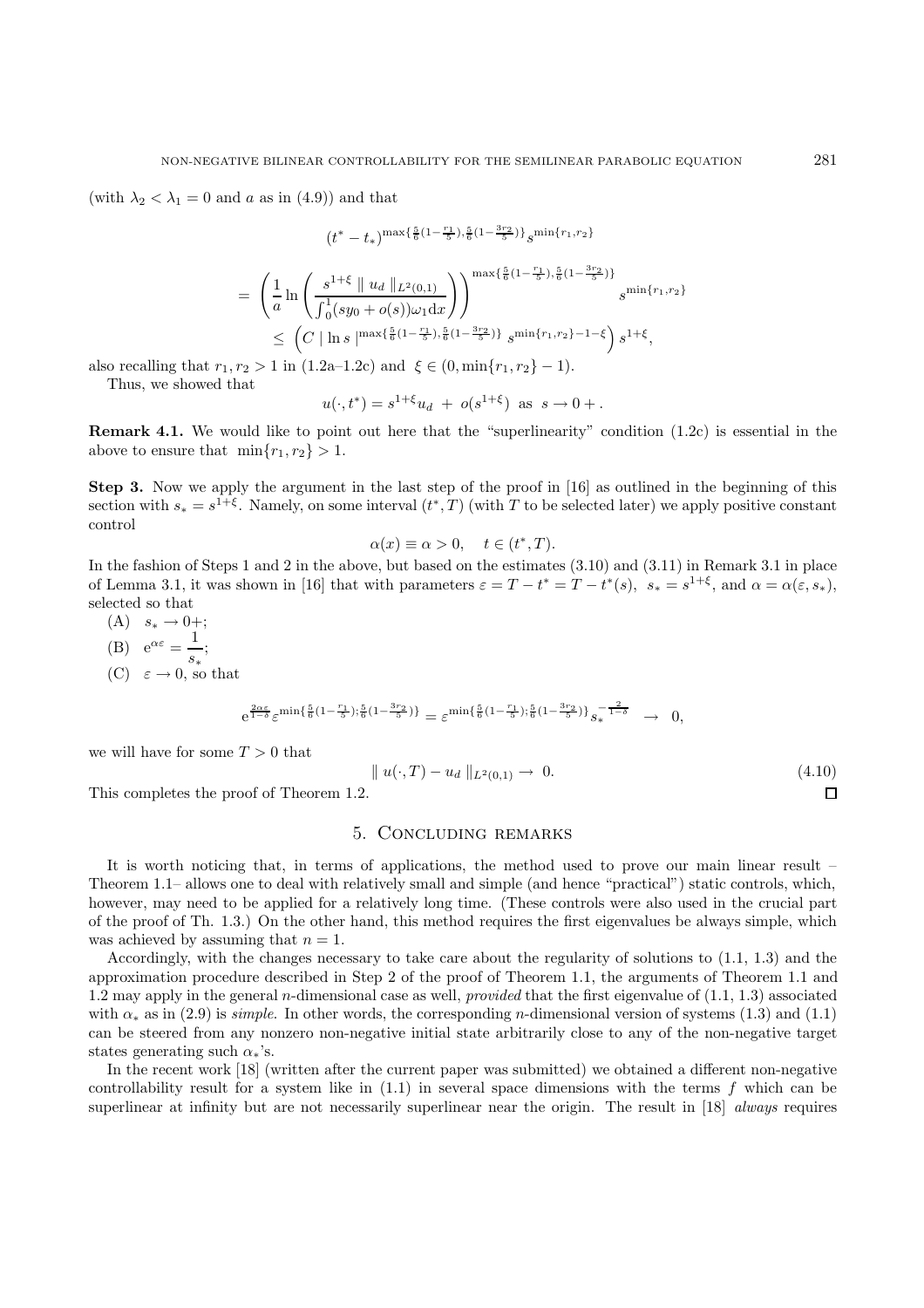at least three "large" static bilinear controls (whose magnitude increases as the precision of steering increases) applied subsequently for very short times. Unlike the present paper, based on the use of the dynamics imposed by the diffusion-reaction term like  $y_{xx} + \alpha(x)y$  in (1.3) in the first place, the method of [18] focuses on the "suppression" of the effect of the diffusion term like the above-mentioned  $y_{xx}$ . It makes use of the part of the dynamics of (1.1) which can be approximated by the trajectories of the ordinary differential equation  $dz/dt = \alpha(x)z$  in  $L^2(\Omega)$ . Accordingly, the method of [18] does not apply to obtain the results of Theorem 1.1, allowing the use of "small" single static controls, and of Corollary 1.3, allowing the principal extension of the set of non-negative initial states to the set described in conditions (1.5).

#### Additional related references:

- The works [17] and [10] (which also appeared after the present paper was submitted) deal with a different approach to the bilinear controllability, which is as follows. It is known that the heat equation is approximately controllable in  $L^2(\Omega)$  by the additive static controls  $v = v(x)$  with support everywhere in the space domain  $\Omega$ . Then a suitable bilinear control for (1.3) can be sought as some "well-posed modification" of the expression  $\alpha(x,t) = v(x)/y(x,t)$ , in which case the "original" additive static control  $v(x)$ is artificially "transformed" into the bilinear term  $\alpha(x, t)y(x, t)$ . Note however, that this approach deals with essentially more "complex" controls  $(e.g.,$  in terms of practical implementation), namely, as functions of both  $x$  and  $t$ . In the paper  $[10]$  it was applied in the context of the non-negative approximate controllability for a special class of the semilinear parabolic equations whose solutions satisfy the maximum principle. In [17] it was used to investigate the exact null-controllability of a semilinear nonhomogeneous version of (1.3) with the bilinear term like  $\alpha(x, t)(f(x, t, y) - \theta(x))$ , where f is sublinear and  $\theta$  is given. (Note that the exact null-controllability discussed in [17] is out of question for the homogeneous bilinear system like  $(1.1)$  (or  $(1.3)$ ), since the origin is always a fixed point for such a system for any control  $\alpha$ .)
- We also would like to mention the works  $(7,21)$  (and the references therein) on the issue of *optimal* bilinear control for various pde's.
- An extensive and thorough bibliography on controllability on bilinear ode's is available, see,  $e.g.,$  the survey [2]. The research in this area was originated in the 60s, on the one hand, by the works of Kucera, who linked this area to Lie Algebra approach, and, on the other hand, by the works of Mohler, who pursued the qualitative approach and numerous applications.
- A side from controllability, a very close issue is stabilization by means of bilinear controls. Again, we can point out only at a very limited publications in this area in terms of pde's, see [3, 4, 22].

#### **REFERENCES**

- [1] S. Anita and V. Barbu, Null controllability of nonlinear convective heat equations. ESAIM: COCV **5** (2000) 157-173.
- [2] A. Baciotti, Local Stabilizability of Nonlinear Control Systems. World Scientific, Singapore, Series on Advances in Mathematics and Applied Sciences **8** (1992).
- [3] J.M. Ball and M. Slemrod, Feedback stabilization of semilinear control systems. Appl. Math. Opt. **5** (1979) 169-179.
- [4] J.M. Ball and M. Slemrod, Nonharmonic Fourier series and the stabilization of distributed semi-linear control systems. Comm. Pure. Appl. Math. **32** (1979) 555-587.
- [5] J.M. Ball, J.E. Mardsen and M. Slemrod, Controllability for distributed bilinear systems. SIAM J. Control Optim. (1982) 575-597.
- [6] V. Barbu, Exact controllability of the superlinear heat equation. Appl. Math. Opt. **42** (2000) 73-89.
- [7] M.E. Bradley, S. Lenhart and J. Yong, Bilinear optimal control of the velocity term in a Kirchhoff plate equation. J. Math. Anal. Appl. **238** (1999) 451-467.
- [8] E. Fern´andez–Cara, Null controllability of the semilinear heat equation. ESAIM: COCV **2** (1997) 87-103.
- [9] E. Fernández–Cara and E. Zuazua, Controllability for blowing up semilinear parabolic equations. C. R. Acad. Sci. Paris Sér. I Math. **330** (2000) 199-204.
- [10] L.A. Fernández, Controllability of some semilnear parabolic problems with multiplicativee control, a talk presented at the Fifth SIAM Conference on Control and its applications, held in San Diego, July 11-14, 2001 (in preparation).
- [11] A. Fursikov and O. Imanuvilov, Controllability of evolution equations. Res. Inst. Math., GARC, Seoul National University, Lecture Note Ser. **34** (1996).